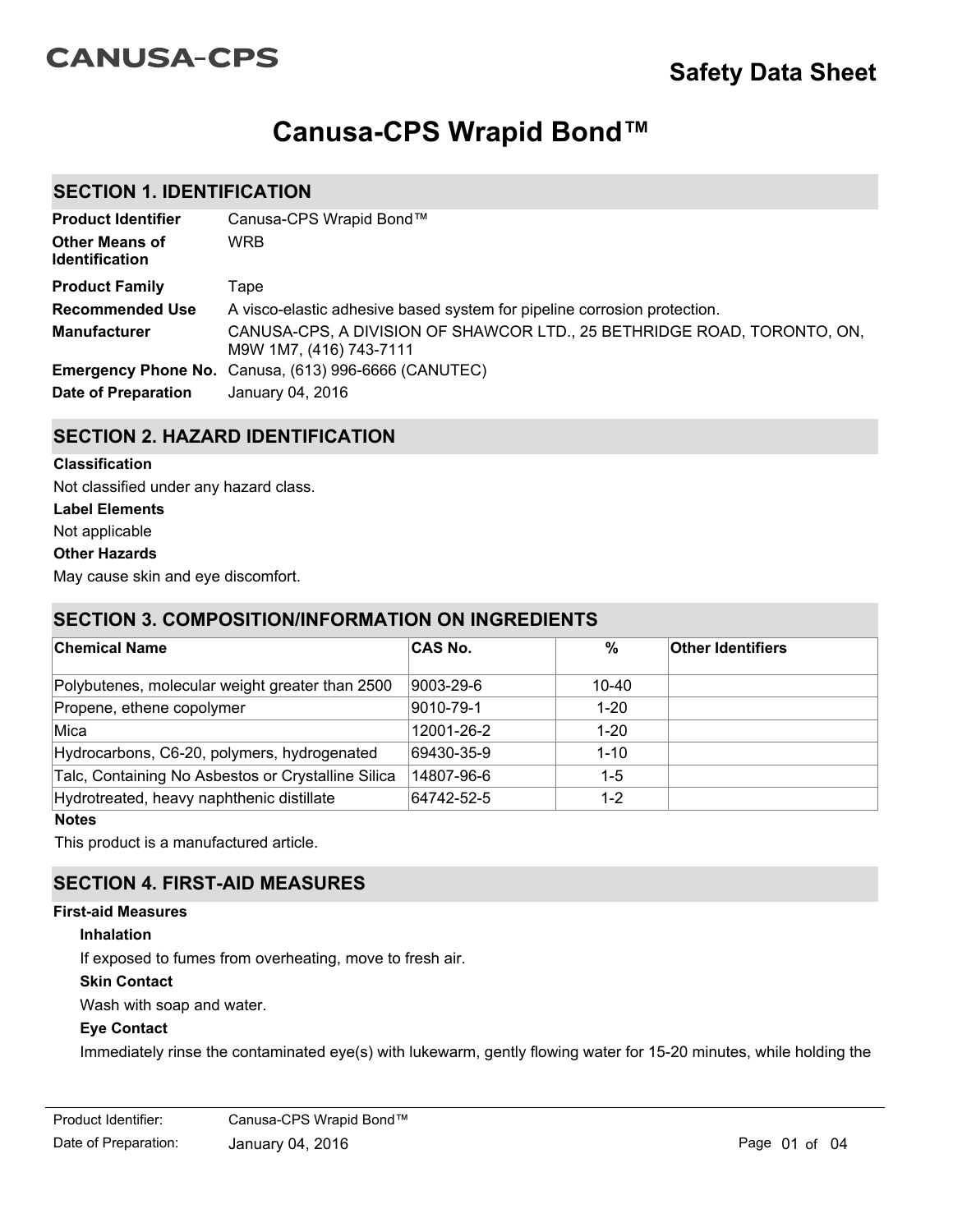eyelid(s) open. If eye irritation persists, get medical advice or attention.

## **Ingestion**

Immediately call a Poison Centre or doctor.

## **SECTION 5. FIRE-FIGHTING MEASURES**

#### **Extinguishing Media**

#### **Suitable Extinguishing Media**

Water spray; dry chemical; carbon dioxide; foam. Small fires: Carbon dioxide or dry chemical powder. Large fires: Water spray or foam.

#### **Specific Hazards Arising from the Product**

Once ignited, the polymer burns vigorously with a bright flame and the fire can spread rapidly. Depending on the fire conditions, dense, sooty smoke may be formed. Some additives can increase the amount of smoke produced. Fire gases and vapours have a pungent odour. The behaviour of polymers in a fire is influenced by a number of factors, including the chemical composition and structure of the polymer, as well as the presence of additives. Heat from a fire can cause a build-up of pressure inside containers due to thermal decomposition of product, which may cause explosive rupture.

During a fire, very toxic gases such as carbon monoxide (major product) and formaldehyde are formed. In addition, small organic aldehydes (irritants or lachrymators), and acids are formed as minor products. Thermal decomposition forms many flammable and combustible products some of which are hydrogen gas, and many hydrocarbons such as ethene, propene, butene (major product), 2-pentene, and ethane.

#### **Special Protective Equipment and Precautions for Fire-fighters**

A full-body encapsulating chemical protective suit with positive pressure SCBA may be necessary.

## **SECTION 6. ACCIDENTAL RELEASE MEASURES**

#### **Personal Precautions, Protective Equipment, and Emergency Procedures**

Use the personal protective equipment recommended in Section 8 of this safety data sheet.

#### **Environmental Precautions**

It is good practice to prevent releases into the environment.

#### **Methods and Materials for Containment and Cleaning Up**

Dispose of in compliance with applicable legislation.

# **SECTION 7. HANDLING AND STORAGE**

#### **Precautions for Safe Handling**

Keep the product clean, prevent contamination. It is good practice to: avoid breathing product; avoid skin and eye contact and wash hands after handling.

#### **Conditions for Safe Storage**

Cool, dry environment.

## **SECTION 8. EXPOSURE CONTROLS/PERSONAL PROTECTION**

#### **Control Parameters**

Not available.

This product is a manufactured article.

## **Appropriate Engineering Controls**

General ventilation is usually adequate. Use local exhaust ventilation, if general ventilation is not adequate to control amount in the air.

#### **Individual Protection Measures**

Long sleeves and pants.

**Skin Protection Eye/Face Protection** Safety glasses.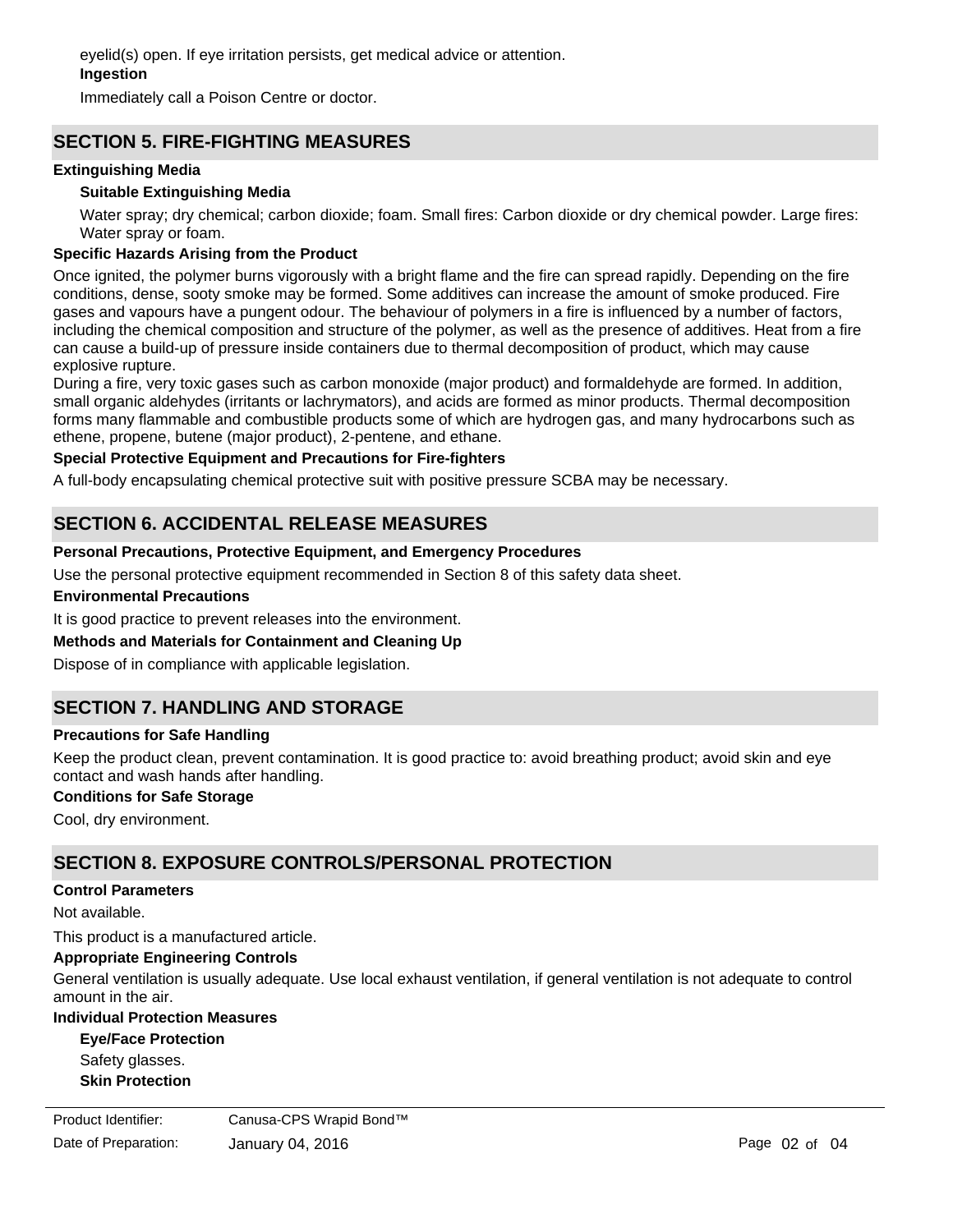# **SECTION 9. PHYSICAL AND CHEMICAL PROPERTIES**

| <b>Basic Physical and Chemical Properties</b> |                         |
|-----------------------------------------------|-------------------------|
| Appearance                                    | Blue.                   |
| Relative Density (water $= 1$ )               | $1.1 - 1.3$             |
| <b>Other Information</b>                      |                         |
| <b>Physical State</b>                         | Solid                   |
| <b>Other Physical Property 1</b>              | Adhesive coated plastic |

# **SECTION 10. STABILITY AND REACTIVITY**

| <b>Reactivity</b>                         |
|-------------------------------------------|
| Not applicable.                           |
| <b>Possibility of Hazardous Reactions</b> |
| Avoid strong oxidizers.                   |

# **SECTION 11. TOXICOLOGICAL INFORMATION**

This product is a manufactured article. All components are completely encased in the product.

#### **Acute Toxicity**

| <b>Chemical Name</b>                         | <b>LC50</b> | $ LD50$ (oral)       | LD50 (dermal)           |
|----------------------------------------------|-------------|----------------------|-------------------------|
| Hydrotreated, heavy<br>naphthenic distillate |             | $>$ 5000 mg/kg (rat) | $>$ 2000 mg/kg (rabbit) |

## **Skin Corrosion/Irritation**

May cause irritation.

#### **Serious Eye Damage/Irritation**

May cause irritation.

## **Carcinogenicity**

| <b>Chemical Name</b>                                          | <b>IARC</b>       | <b>ACGIH®</b>  | <b>NTP</b>        | <b>OSHA</b>       |
|---------------------------------------------------------------|-------------------|----------------|-------------------|-------------------|
| Talc, Containing No Asbestos Group 1<br>or Crystalline Silica |                   | IA1            | Not Listed        | Not Listed        |
| Polybutenes, molecular<br>weight greater than 2500            | Not Listed        | Not designated | Not Listed        | Not Listed        |
| Hydrocarbons, C6-20,<br>polymers, hydrogenated                | <b>Not Listed</b> | Not designated | Not Listed        | Not Listed        |
| Propene, ethene copolymer                                     | <b>Not Listed</b> | Not Listed     | Not Listed        | Not Listed        |
| Mica                                                          | <b>Not Listed</b> | Not Listed     | <b>Not Listed</b> | <b>Not Listed</b> |
| Hydrotreated, heavy<br>naphthenic distillate                  | Group 3           | A4             | Known carcinogen  | Not Listed        |

# **SECTION 12. ECOLOGICAL INFORMATION**

#### **Ecotoxicity**

## **Acute Aquatic Toxicity**